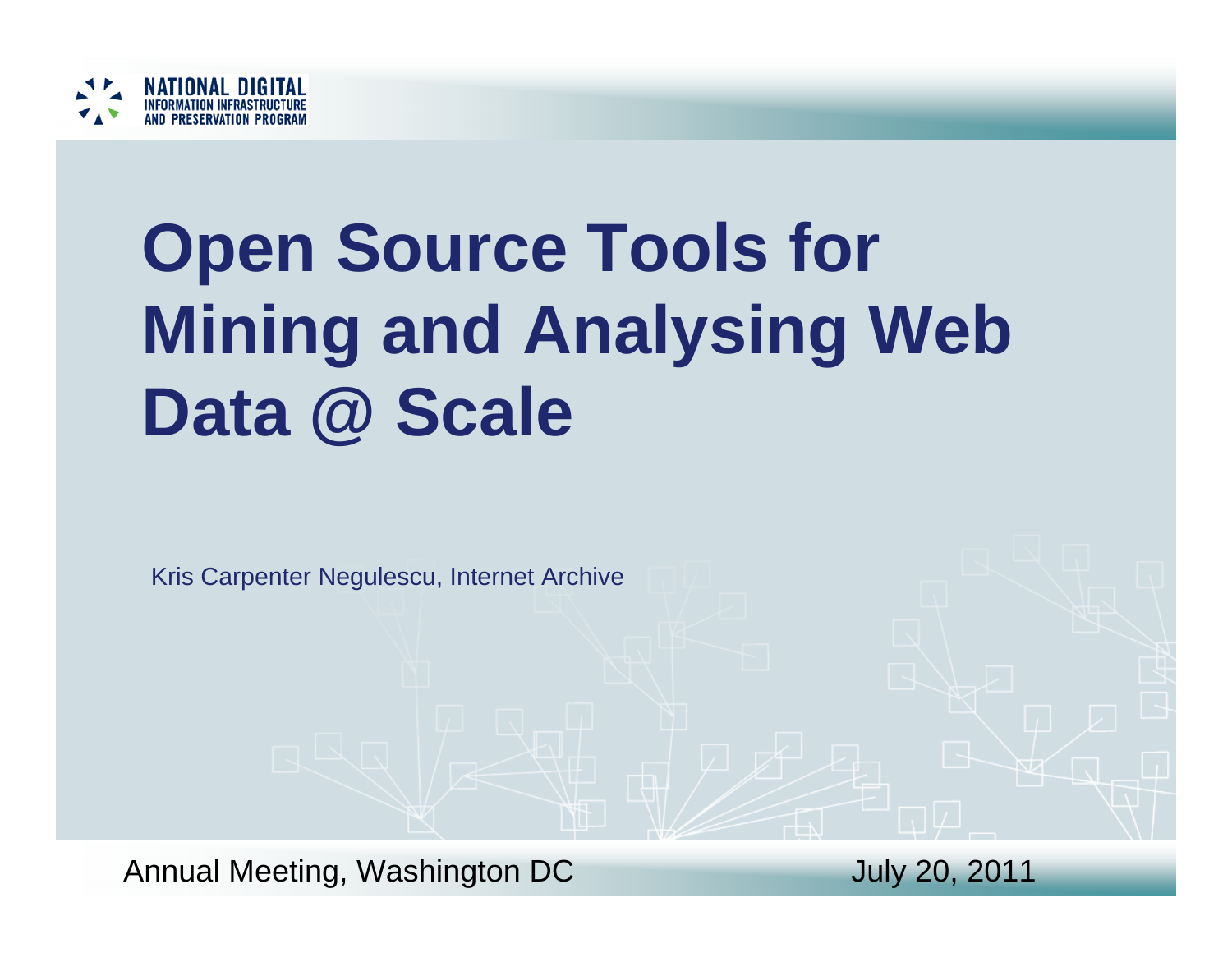

## **Key Problems to Address & Primary Benefits…**

Archived Web Data is often isolated, difficult to link to other related resources by topic, and minimally navigable

#### **Benefits of mining and analysis:**

Mapping relationships between links over time Geo-location maps Tag clouds ClassificationFacetsRate of change Related information; Enhanced keyword search

Annual Meeting, Washington DC 500 July 20, 2011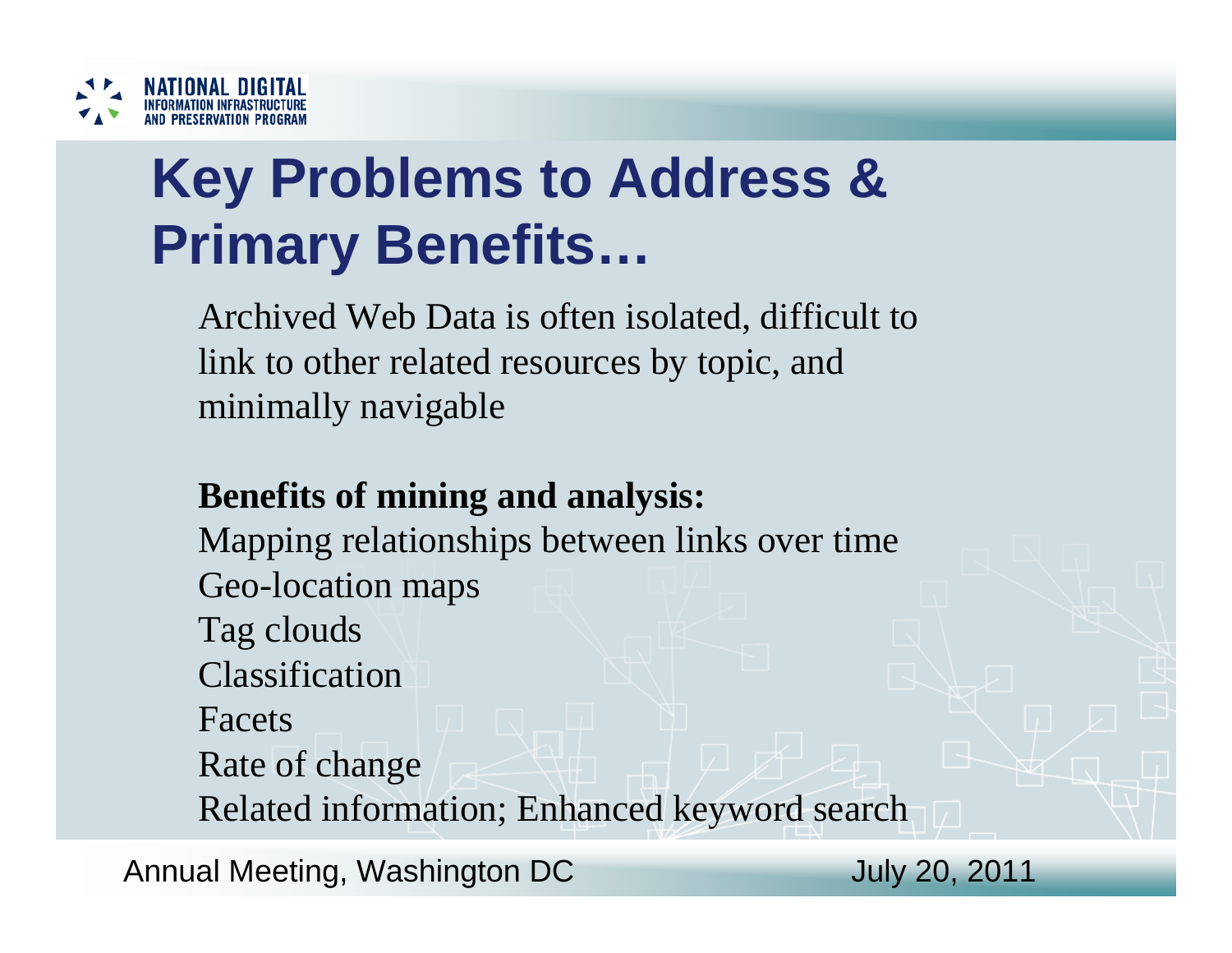

#### **The Tool Box**

- $\rightarrow$  HDFS
- **→ Map Reduce**
- $\rightarrow$  Pig Latin
- $\rightarrow$  Web archive code metadata extraction jar
- → Other extraction layers: Tika, Jhove(2), etc
- → Google analytics APIs/Drupal modules, Neo4j, etc.

Annual Meeting, Washington DC Martin 1999, 2011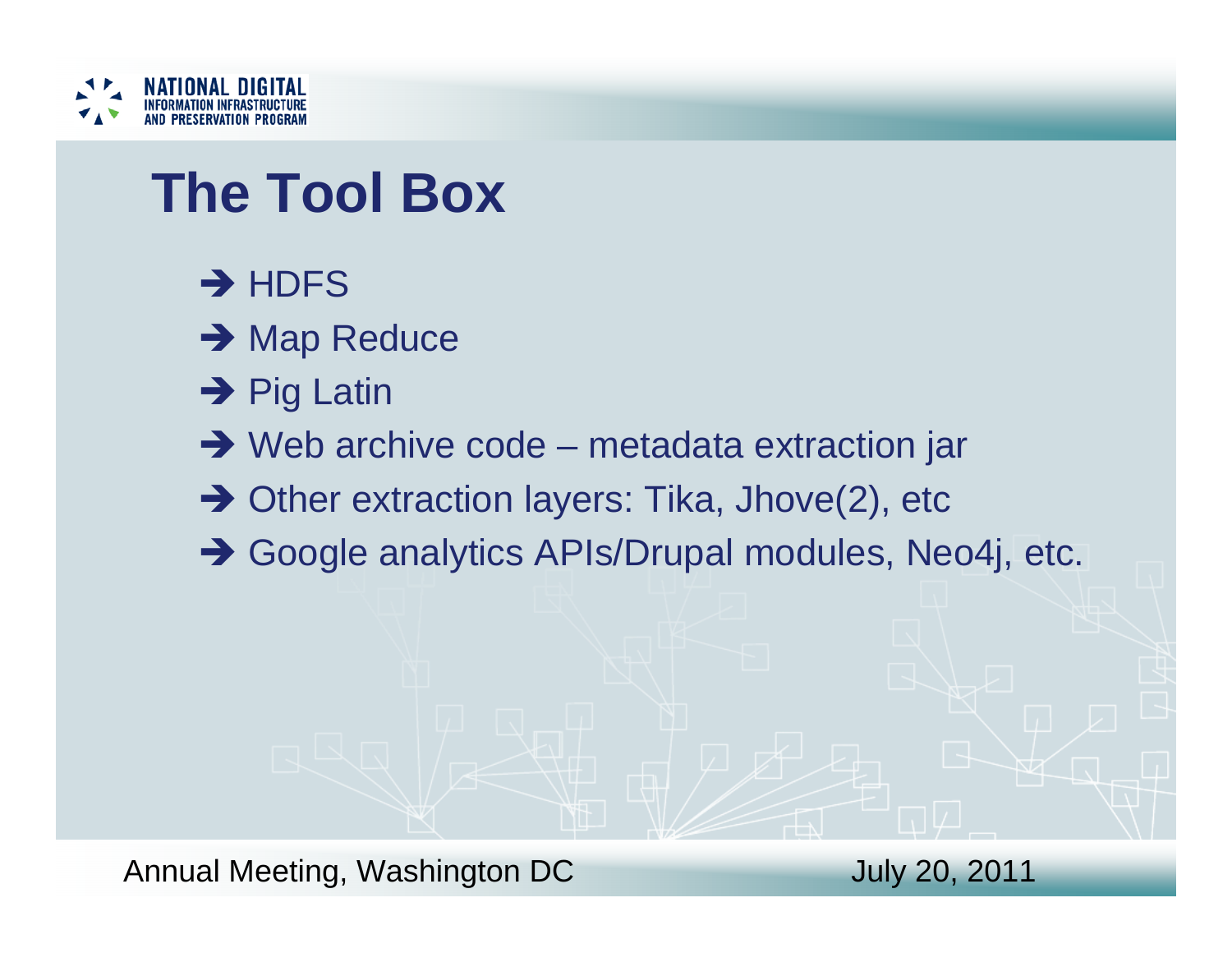

# **Web Archive Transformation (WAT) - a structured way of storing metadata generated by Web Crawls**

- → ARCs and WARCs are "heavy"
- **→ WAT** Web Archive Transformation file
	- Uses WARC format as a generic meta data container
	- Extract everything you're likely to want from ARCs/WARCs once
- → Store into HDFS; Part of standard ingest process

Annual Meeting, Washington DC 500 July 20, 2011